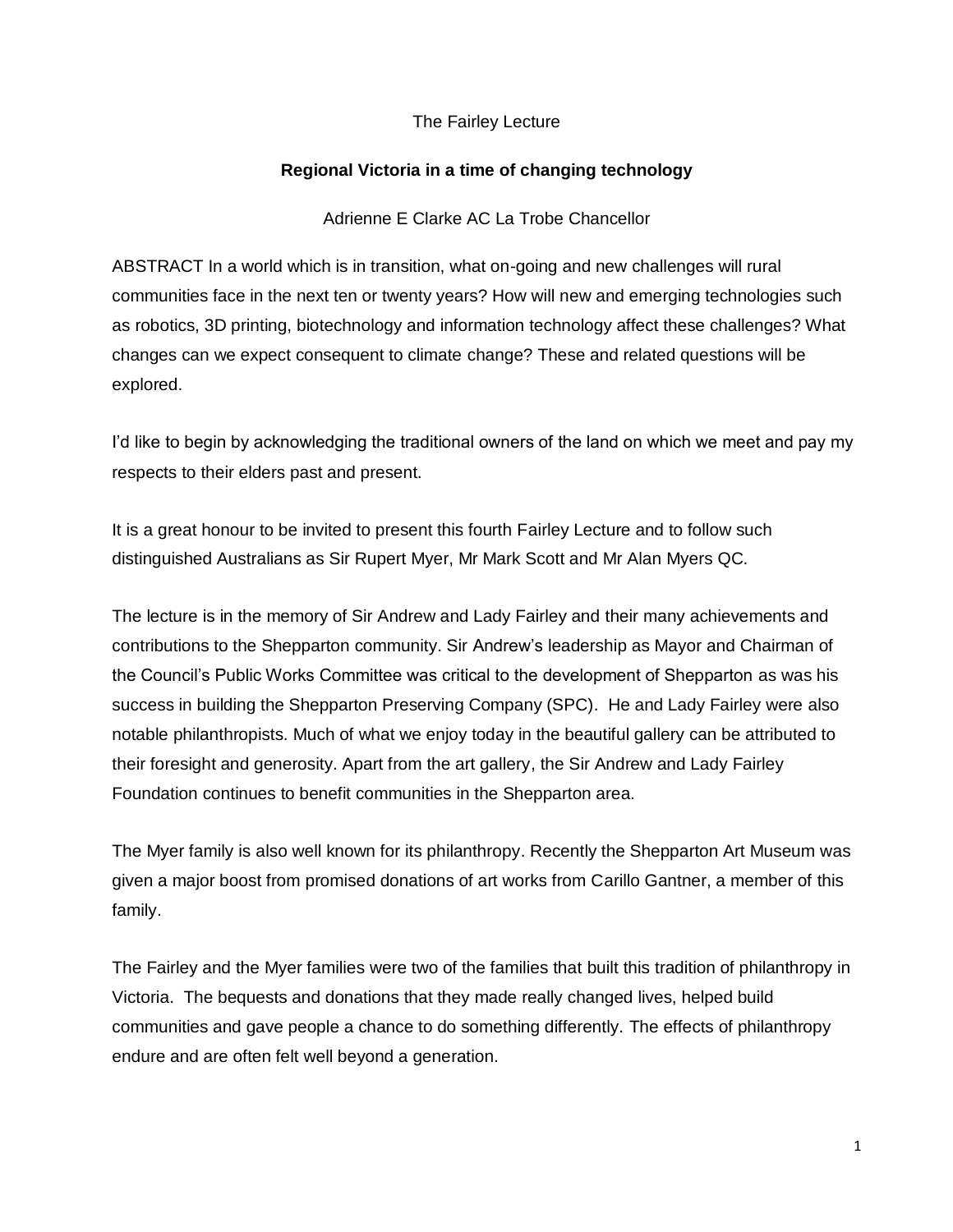I personally benefited from the philanthropy of this time as an undergraduate student at The University of Melbourne in the 50s living in Janet Clarke Hall. This Hall of residence was established by Janet, Lady Clarke, the second wife of Sir William Clarke, at that time one of Victoria's largest landowners. It was a Hall for women students mostly from rural Victoria.

My rural credentials are that as a child I lived in New Gisborne, now suburban, but then entirely rural. We roamed the district on our ponies, swam unsupervised in creeks and dams, earned pocket money rabbiting, and did all the things that country kids did in the forties and fifties in the aftermath of the Second World War.

After school came the excitement of University in Janet Clarke Hall. The parents were comforted that, although it was not boarding school, we were kept under pretty close supervision. We were allowed out two evenings each week. The destination, identity of escort and the time of return were all recorded. The latest leave was until 1am, and that was only once a week and only in first and second terms. Of course, there was a busy trade with the girls who lived by the fire escape to enable late returns and ghost sign ins. However the parents believed we were well supervised and indeed we were.

There was another added attraction for the parents. We all had to become proficient at cooking and housekeeping as a precondition to starting our academic studies. This was the result of the enduring legacy of another philanthropic bequest from Mr W T Manifold. Under the terms of this bequest, all the incoming students were to pass an examination in Domestic Economy. Mr Manifold believed that notwithstanding having an academic education, girls should be able to run a household efficiently, as this was likely to be their eventual occupation.

So we came into JCH (Janet Clarke Hall) two weeks before University lectures started to study cooking and housekeeping. The bequest set out that we should reach a degree of proficiency in Domestic Economy and pass an examination proving amongst other things that we were able to:

- 1. a. Carry out plain methods of cooking meats, vegetables and simple sweets
	- b. Understand simple invalid cookery and simple cooking for children
	- c. Know how to direct the ordering, preparing, cooking and serving of a four course meal for ten people (including children)
- 2. To carry out ordinary household work such as:
	- a. Equipment and care of rooms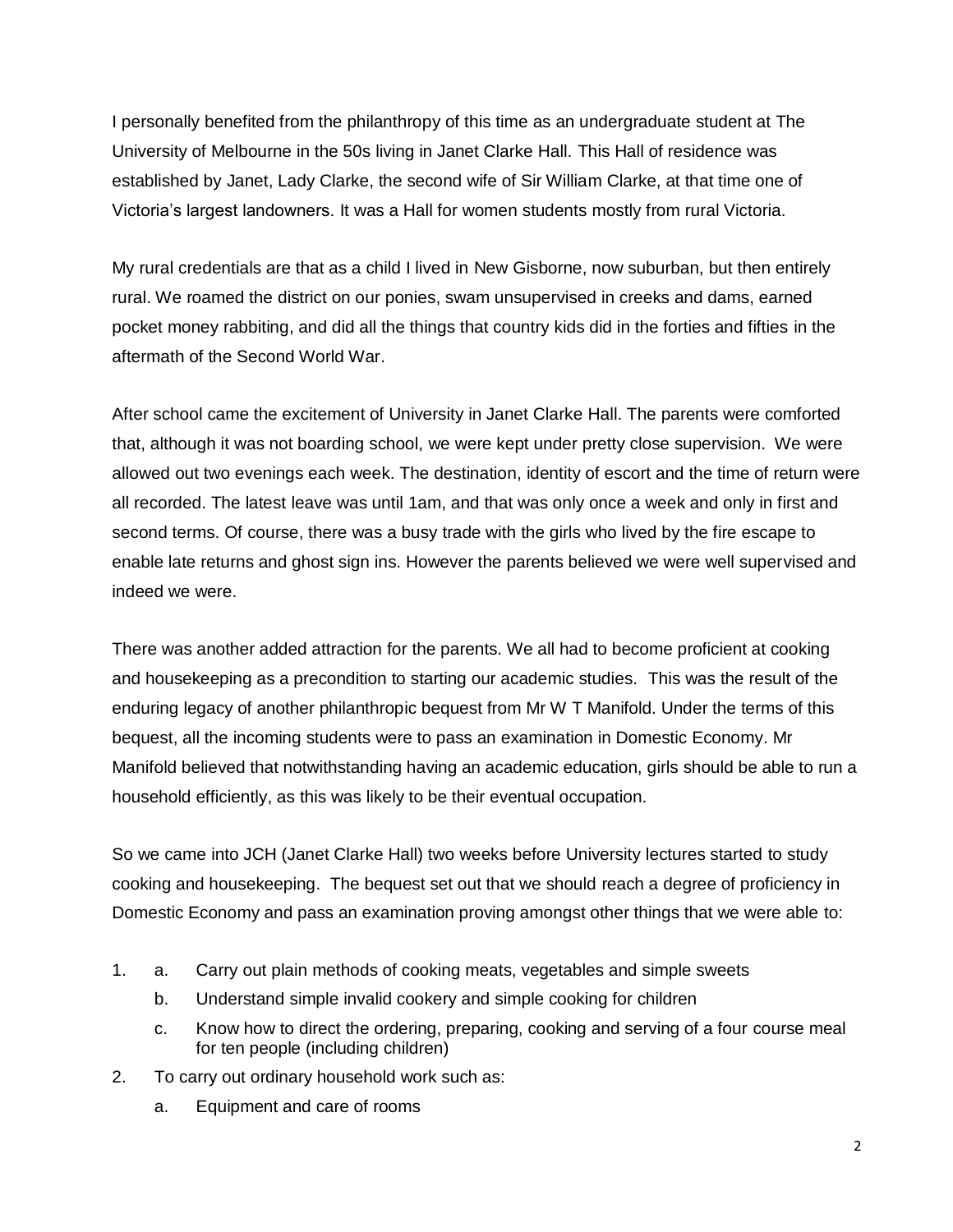- b. Arrangement of tables for meals
- c. Planning of the week's work for domestic staff
- d. Care of silver, china, furnishings, woodwork etc.
- 3. To understand keeping of simple household accounts, the making out and receipt of bills, the keeping of a bank account, writing cheques, etc.
- 4. To understand and conduct the essential matters of household hygiene.
- 5. To understand how wearing apparel may be preserved and cleaned.

How amazing, looking back that we accepted this quite happily. No one complained, no one thought it was sexist or discriminatory, we all just did it and had a lot of fun doing it. I recall the exam paper on housekeeping focused on questions of "Care of the Household Linen" and "Removal of Common Stains". For cooking, we had to prepare vegetable soup, then beef olives and vegetables as a main course and an apple pie and custard for dessert. What a piece of history and all in one lifetime.

The legacy of Mr Manifold endures to this day in the building that bears his name, but the requirements for being skilled in the domestic arts were unwound in the 1960s. The segregation of girls in JCH and the boys in Trinity was also unwound so today both Colleges are co-ed.

From this piece of history there are two clear points, the first is the crucial importance of philanthropy in changing communities and creating opportunity. The other clear point is the pace of social change. Today, girls and their parents have different expectations - they expect that the girls will earn their own living and experience shows that they will be, at least in part, or often fully, financially responsible for raising their children.

Social changes have to some extent been driven by changes in technology – for example R & D resulting in availability of "the pill" for birth control in the 1960's changed women's lives dramatically. The dangerous illegal abortions, forced adoptions, forced marriages and the lengths that society went to avoid these situations became history. Girls had unprecedented control over their reproductive lives. Today, they plan to have an interesting career and a family - even though it is not necessarily easy.

Apart from social change, technology has driven changes in almost every facet of our lives. I entered University to study chemistry and biochemistry with a brand new slide rule for calculations.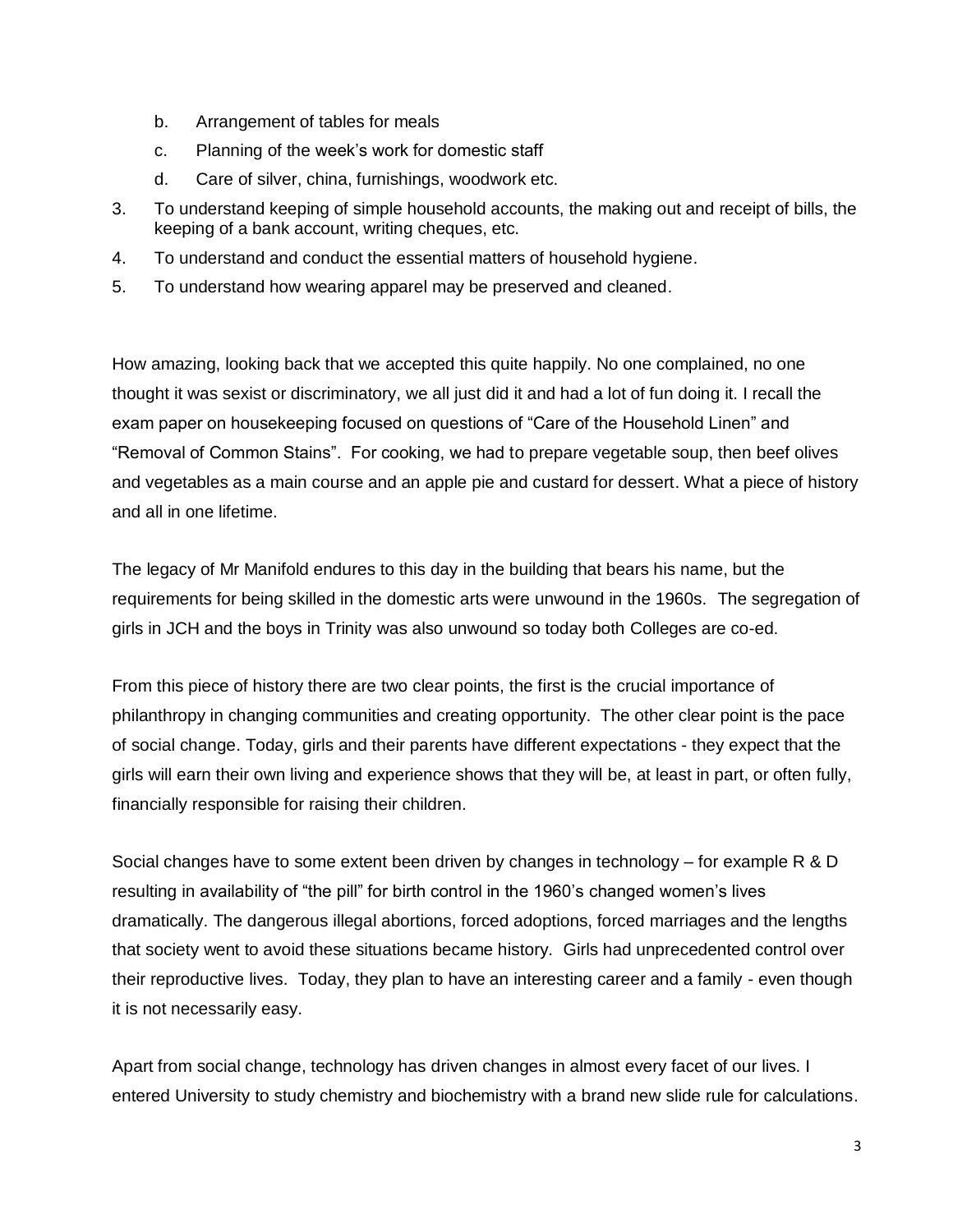There were no computers, no internet, no mobile phones and no GPS. Antibiotics were quite new. *In vitro* fertilization and organ transplantation were unknown. A whole range of diseases such as AIDS, SARS, West Nile virus, Lyssa virus and many others had not emerged.

Could we have predicted these changes? I doubt it. Even the experts of the time were way off target. For example, Howard H Aitkin in 1952, a pioneer of computing in IBM, thought that "half dozen large computers in this country (USA), hidden away in research laboratories, would take care of all requirements we had throughout the country". Across the Atlantic in the UK, Cambridge mathematician Professor [Douglas Hartree](http://en.wikipedia.org/wiki/Douglas_Hartree) had similar views. He had built the first differential analyzers in England and had more experience in using these very specialized computers than anyone else. He was a true expert. He predicted in 1951, "that all the calculations that would ever be needed in this country could be done on the three digital computers" which were then being built - one in Cambridge, one in [Teddington,](http://en.wikipedia.org/wiki/National_Physical_Laboratory,_UK) and one in Manchester. No one else, he said, would ever need machines of their own, or would be able to afford to buy them $1$ . However, the fast shooting and intelligent fictional police detective, Dick Tracy was more accurate. He was well ahead of his time and much more prescient as he used a "2-way wrist radio!!" in 1947. This was pure fantasy then<sup>2</sup>.

Developments in other emerging technologies also took unexpected and unpredicted twists. For example, in the early days as mobile phone services were expanding, the operators focused on voice services. They were astonished at the wide take-up of messaging. Now 75% of all mobile phone users are active SMS users. <sup>3</sup>

From all these and many other examples, we can say that it is extremely difficult to predict the future impact of developing technologies with any confidence or accuracy.

My most enduring lesson about this unpredictability came from my undergraduate days. I studied biochemistry and chemistry. One of our set papers was the 1953 paper by James Watson and Francis Crick which set out the structure of DNA, for which they ultimately won the Nobel prize. At the time, our Professor said "this is the most important discovery of this century". As students we asked what this could mean. He replied that no-one could say what it meant or predict what impact

 $\overline{a}$ 

<sup>&</sup>lt;sup>1</sup> The Experts Speak, C Cerf and V S Navasky 1984 and Facts and Fallacies, Morgan and Langford

<sup>2</sup> NAS at 150: Science and its Impacts, Ralph J Cicerone, President, NAS, 29 April 2013

<sup>&</sup>lt;sup>3</sup> Brader, Mark (July 10, 1985). ["Only 3 computers will be needed..."](http://groups-beta.google.com/group/net.misc/msg/00c91c2cc0896b77) (Forum post). net.misc. Citing [Lord Bowden](http://en.wikipedia.org/wiki/B.V._Bowden) (1970). American Scientist. 58: 43–53)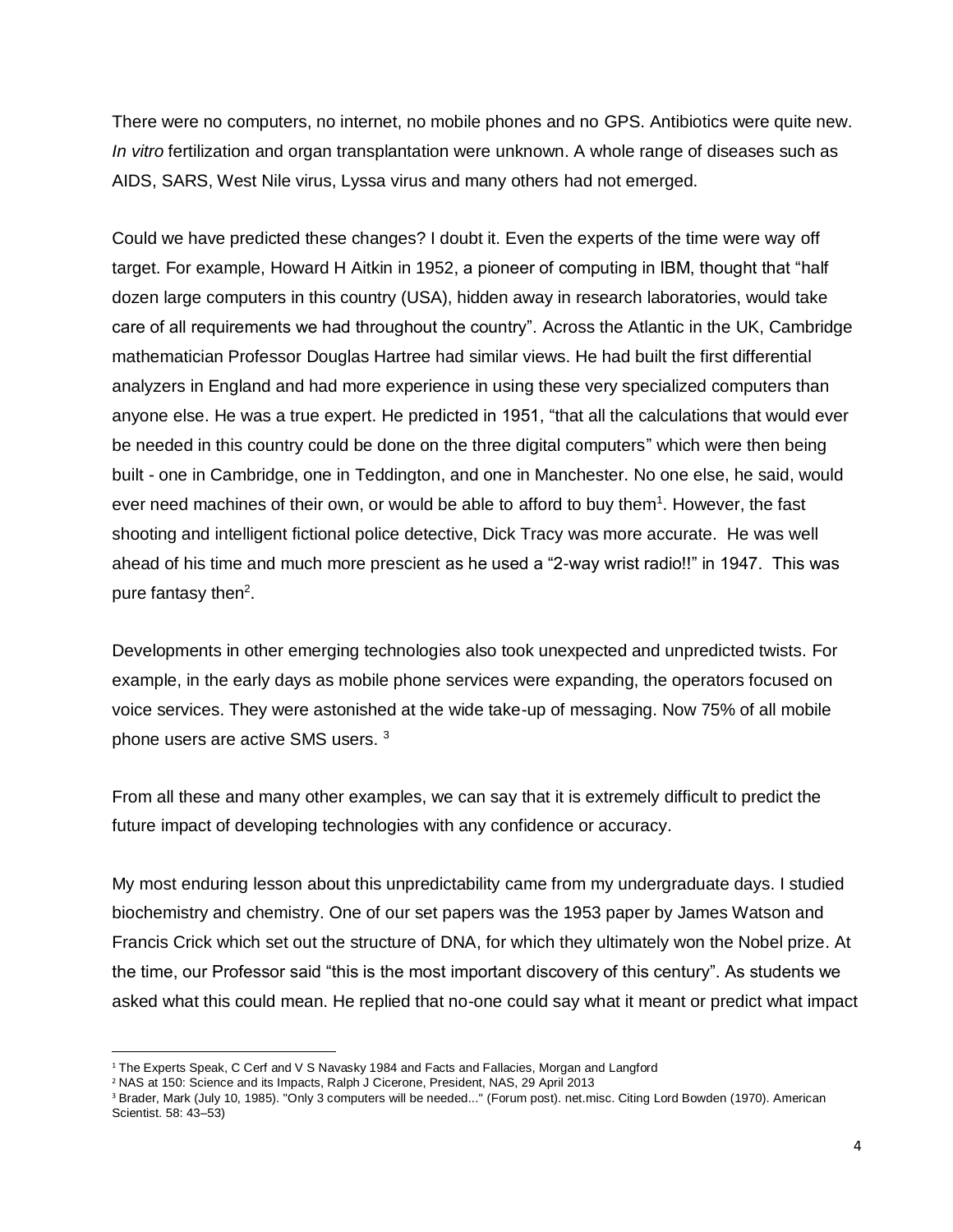it may have. But, because it went to the very fundamentals of how genetic information was coded, it would be revolutionary.

Our Professor could not foresee and nor could we, as undergraduates, the revolution that followed. Forensic science has been changed forever. Traces of DNA are very reliable silent witnesses. The DNA sequence has no problems with fading memories or flawed recall. Reproductive technology today allows detection of genetic defects in embryos so that families can, if they so choose, avoid the tragedy of children with certain genetic anomalies needing life-long care. It took a billion dollars and thousands of scientists working together across the globe to establish the first sequence of the human genome. Today individuals can get their genetic blueprint, that is their own genome sequence for about ten thousand dollars and it is becoming cheaper with time. This information is being used as a tool of diagnosis and treatment of disease and we are now entering the era of personalized medicine based on individual genome sequences. Even dog genomes are sequenced routinely so that owners can understand the parentage of their dog.

The impact of genetic technologies on agriculture is also dramatic. Globally, there are now 170 million hectares of genetically modified crops sown in 28 countries. The four main crops soyabean, cotton, corn and canola account for nearly all the GM broad-acre crops. More than 80% of all the soyabean and virtually all the cotton sown in the world, is now GM. The most popular traits that have been created by genetic modification are those that confer herbicide tolerance and/or insect resistance on the crop.

Farmers constantly battle weeds and insect damage to their crops and this technology gives them powerful tools. There are new products in the pipeline – golden rice, fortified bananas, drought resistance and many others. Between 1996 and 2011 farmers using GM technology have avoided spraying 474 million Kg of pesticides; the savings in CO2 emissions was 23.1 billion Kg which is the equivalent of taking 10 million cars off the roads.<sup>4</sup>

Going back to my student days, our Professor was right, no one could have foreseen these developments at the time of discovery of the structure of the DNA double helix by Watson and Crick.

Nonetheless, there is a time when those doing the Rand D, who are literally creating the future, can see what might be possible.

 $\overline{\phantom{a}}$ 

<sup>&</sup>lt;sup>4</sup> James, Clive 2012 International Service for the Acquisition of Agri-biotech Applications, Brief 44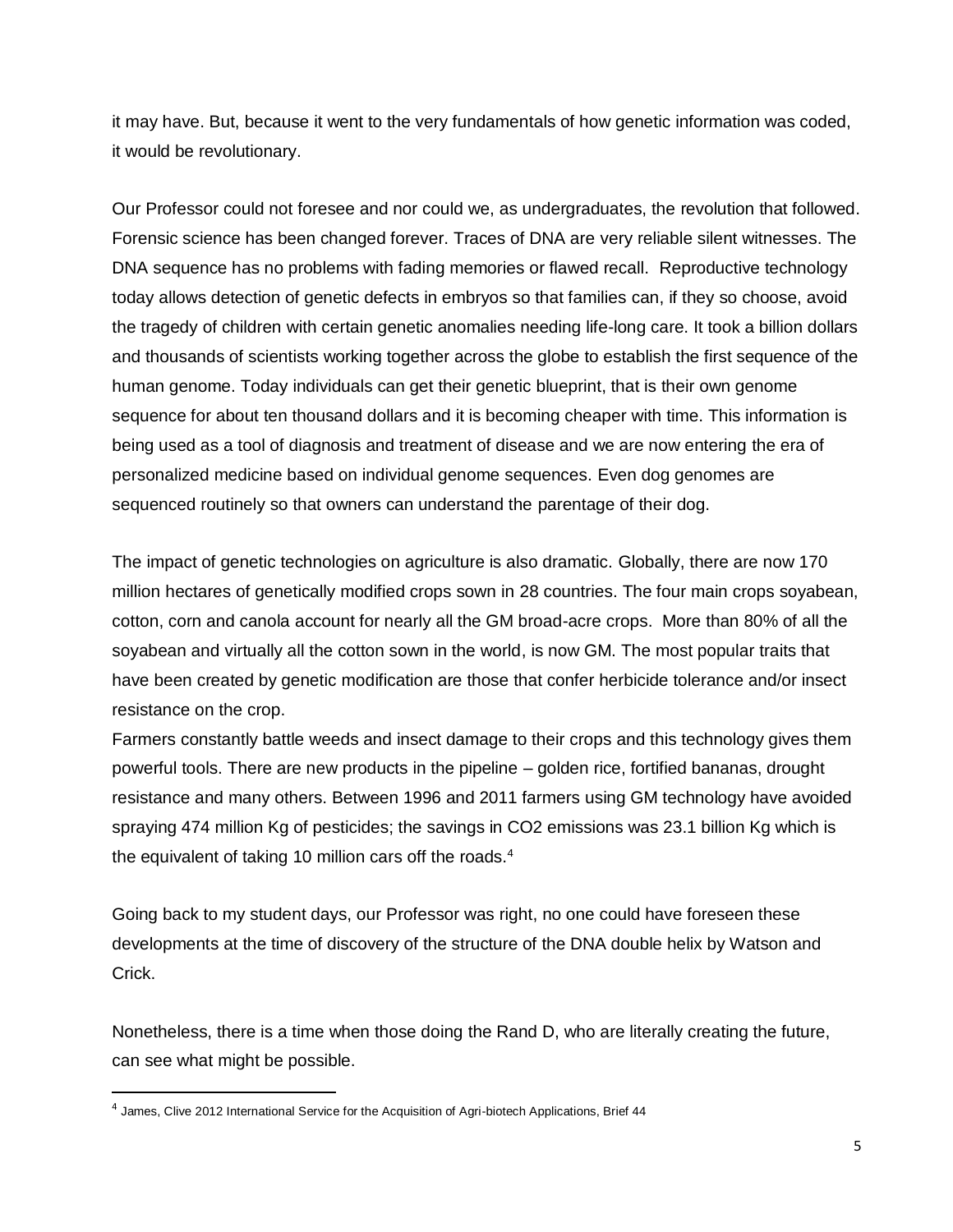My field of research is plant biology. In 1982 I was at a meeting in the USA when the breakthrough of successfully transferring a gene into a plant was announced. I was so excited. I came back from the meeting and thought "this is absolutely revolutionary - people will be amazed back home". I recall preparing slides for lectures anticipating great interest in this new technology and found absolutely none. It was another decade before this technology drifted into the public consciousness. During this time though, the scientific community was busily engaged with its development-literally creating the future. It was more than 20 years after the breakthrough discovery, that the first GM crop, cotton, was planted in Australia in 1995.

One of the lessons we learnt from the planting of the GM cotton in Australia was the power of the ownership of the technology. The owners of the intellectual property can essentially set the margins for the farmers. The owners can price the technology differently in different jurisdictions so that the relative profitability for the farmer can be skewed by the pricing of the technology. Another lesson we learned is that the regulatory framework generally lags the R and D.

This is generally true of all emerging technologies. Because the technology itself often has its own language which is quite incomprehensible to most citizens, officials often need access to expert and unbiased advice. This is usually from experts within the Universities.

This is now an appropriate moment to pause and pay tribute to a great Australian who sadly died this year. Professor Nancy Millis AC, former Chancellor of La Trobe University developed the regulatory regime for gene technology for Australia which became the model for our region. She also made major contributions to water management, waste management, agriculture and the environment. She left a remarkable legacy of contributions which endure –in this case her legacy was intellectual rather than philanthropic, but like philanthropy, her work has an enduring affect in Australia.

From the experience in the development of genetic technologies and others, it's probably fair to say that although we cannot predict accurately how new knowledge will develop and be used, we can make educated guesses once the technology is established and the very beginnings of its application start to appear. The people who are most likely to see the development path are the people engaged in and connected to the work going on in the field. (Although this is not necessarily so, as applications take unexpected twists and turns!)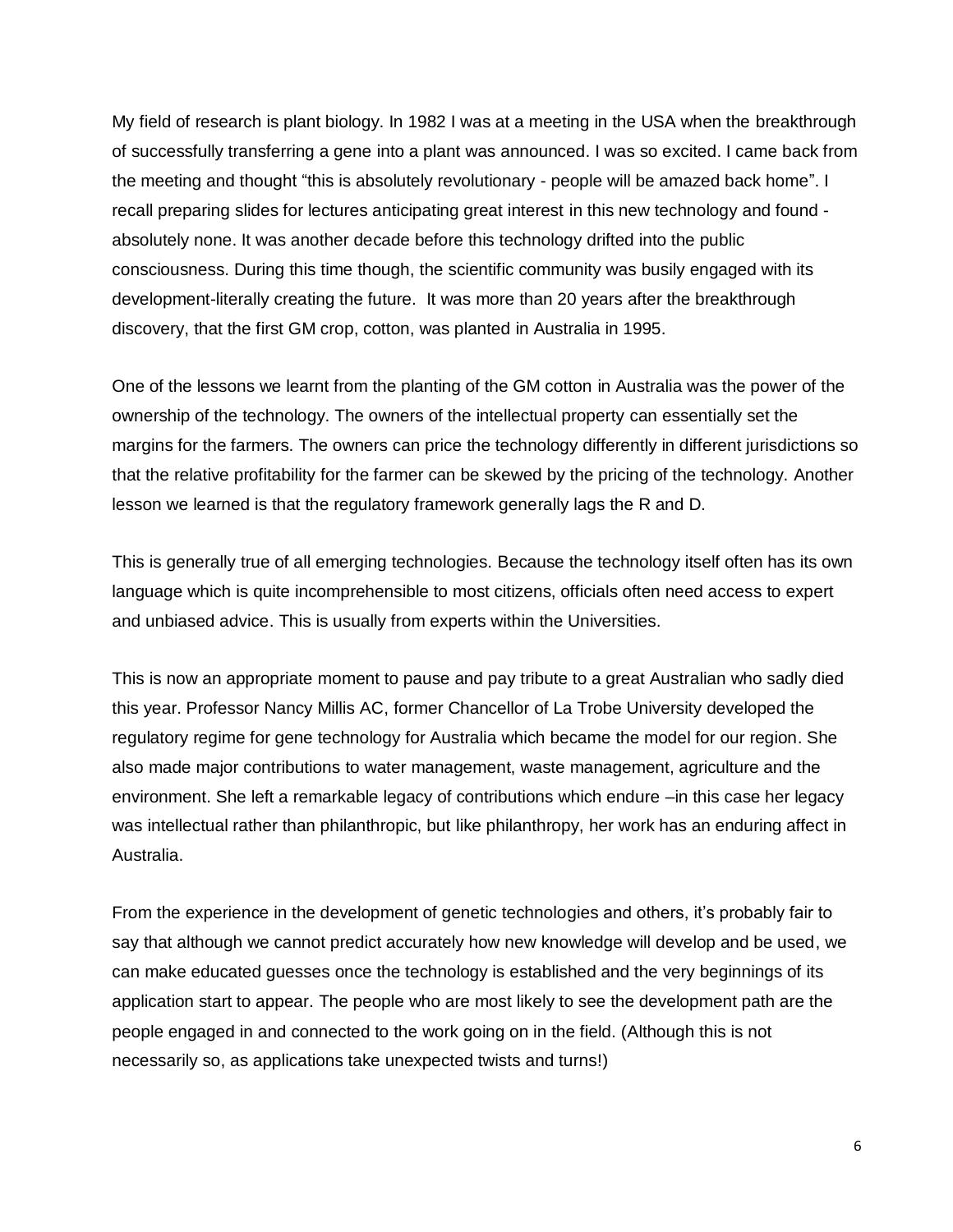However, if we want to understand and take advantage of newly developed technologies in a regional centre, it would seem important to focus on having concentrations of people skilled in these fields and connected globally into a network of like-minded people.

So what are some of the technologies that we can cautiously predict are likely to make a difference to regional Victoria?

3D printing is one possiblity. This is the process of making an object of virtually any shape from a digital model. Essentially successive layers of material are laid down by the printer until the object is built. This technology is already used extensively in manufacturing of automotive and aerospace components, as well as medical and dental devices and many other objects. It's also used for creating jewelry and trinkets – things for fun! So designers can create their design on a computer and then print the object – a desktop printer Makerbot, can be purchased for about \$2,000. Skills in design and the arts are thus very important in creating uses for this technology.

It seems very likely that 3D printing will change manufacturing but exactly how is not clear. Generally, it seems that it will be more useful in creating objects with limited production runs, rather than mass production. One effect is that it should not be necessary to keep inventories of spare parts or send off to the city or overseas for replacement parts, once they can be manufactured cheaply on site. Of course, 3D printing still requires input of materials. This is in itself, another rapidly developing technology. We now have superlight and strong alloys, light emitting polymers, and materials with amazing viscoelastic and biocompatible properties available and more in development.

Robotics is another rapidly developing field. Traditional large scale, factory-based manufacturing is increasingly being taken over by robotics because of their speed, accuracy and ease of use. Some believe that the factories of the future will be largely run by robots. People will still be involved in manufacture, but they may be more likely to be in offices near the factory doing design and engineering work.

Together robotics, 3D printing and new materials will probably have profound effect on manufacturing. There will likely be new opportunities for regional Victoria as these technologies take hold.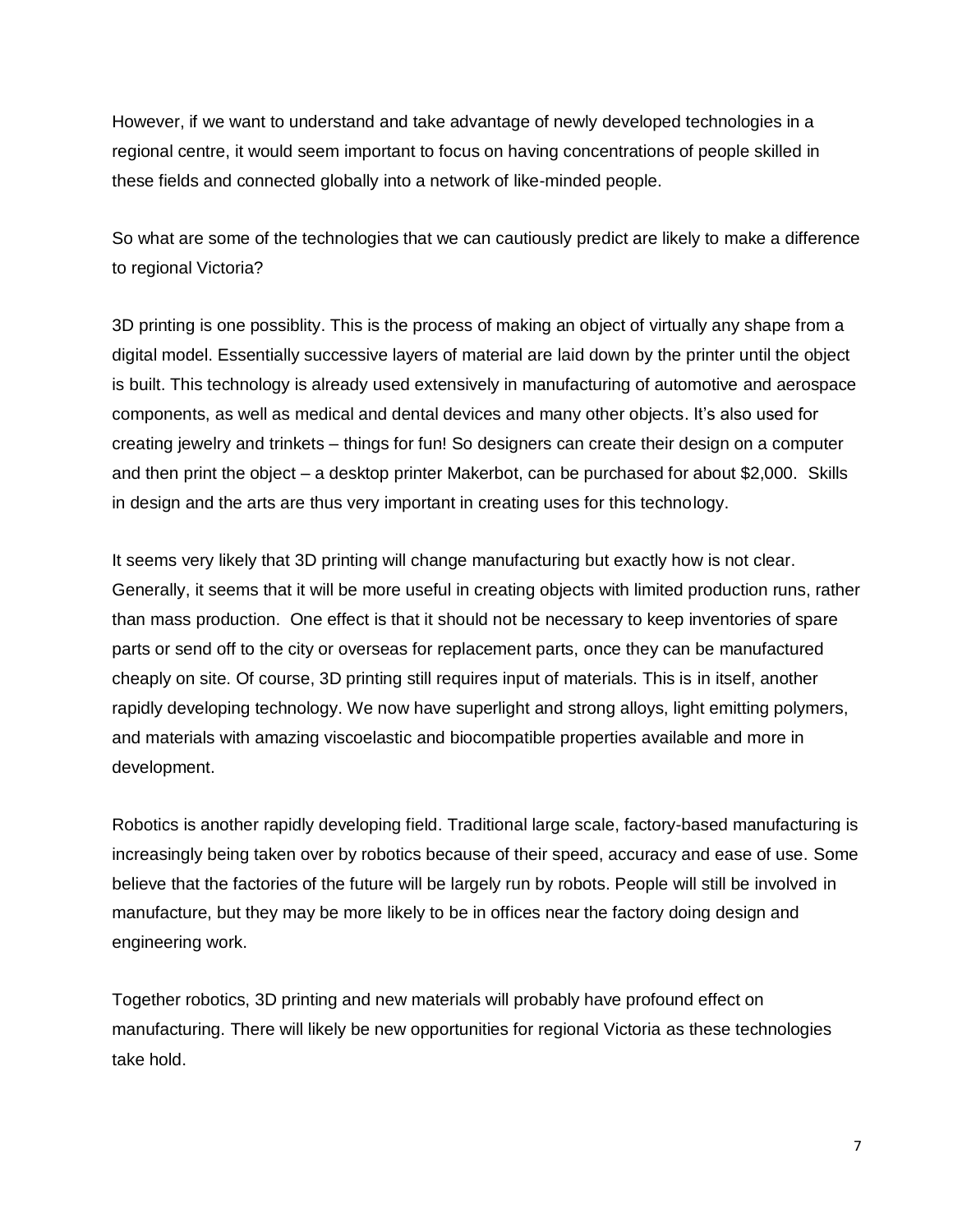Changes in ICT have already had a major impact on regional Victoria and no doubt this will continue.

It is amazing to think that the Internet was only commercialized in 1995-less than 20 years ago. Before that, it was really a research tool. Could we have imagined the ongoing effects this would have? Could we have predicted Skype in 2003? Facebook in 2004, Twitter in 2006 and Instagram in 2010? The effects on communications are obvious, and the effects on our traditional retailing, advertising and other businesses are revolutionary. The pace of change is amazing with whole new languages evolving to describe them.

It is extraordinary to think that the users of these technologies, children and adults, have no need to understand the electronics, software and new materials that are required to build them, or even to know that satellites orbiting the earth enable these phones and the GPS. You just press and swipe.

The effects of changes in ICT on education, without the need for understanding the technical details, are profound. Children today are of the "born digital" era. They learn to navigate phones and tablets before they can speak. The phones seem to be just the right size for little hands.

Computer-aided learning is now integrated into education at all levels. Regional Victoria has real strengths in this developing field. For example, Bendigo Senior Secondary College has created fully on-line VCE courses in Maths, Maths Methods and Physics that "can be delivered to students anywhere at any time." These courses are delivered to 28 schools across regional Victoria and enable students who would otherwise be unable to study these subjects because of lack of access. Each course has cost over \$200,000 to develop and the students get excellent support from online teachers. This innovation won the Victorian Education Excellence Award in 2013 and is the only course of its kind in Australia. Environmental studies at the VCE level is also delivered on-line. The Secondary Teacher of the Year Award was Ms Britt Gow who delivers this course on-line to schools from her base at Hawkesdale College. Mr Andrew Douch, a teacher at Wanganui Park Secondary College is an acknowledged expert in innovative uses of technology particularly for teaching biologies. Ms Louise Duncan of the Shepparton High School has an international reputation in the use of designed e-learning programs for schools. I apologise for omitting the many others in regional centres who have made great contributions in this field. The point though is, that in spite of distance from the major cities, or maybe because of the distance, there has been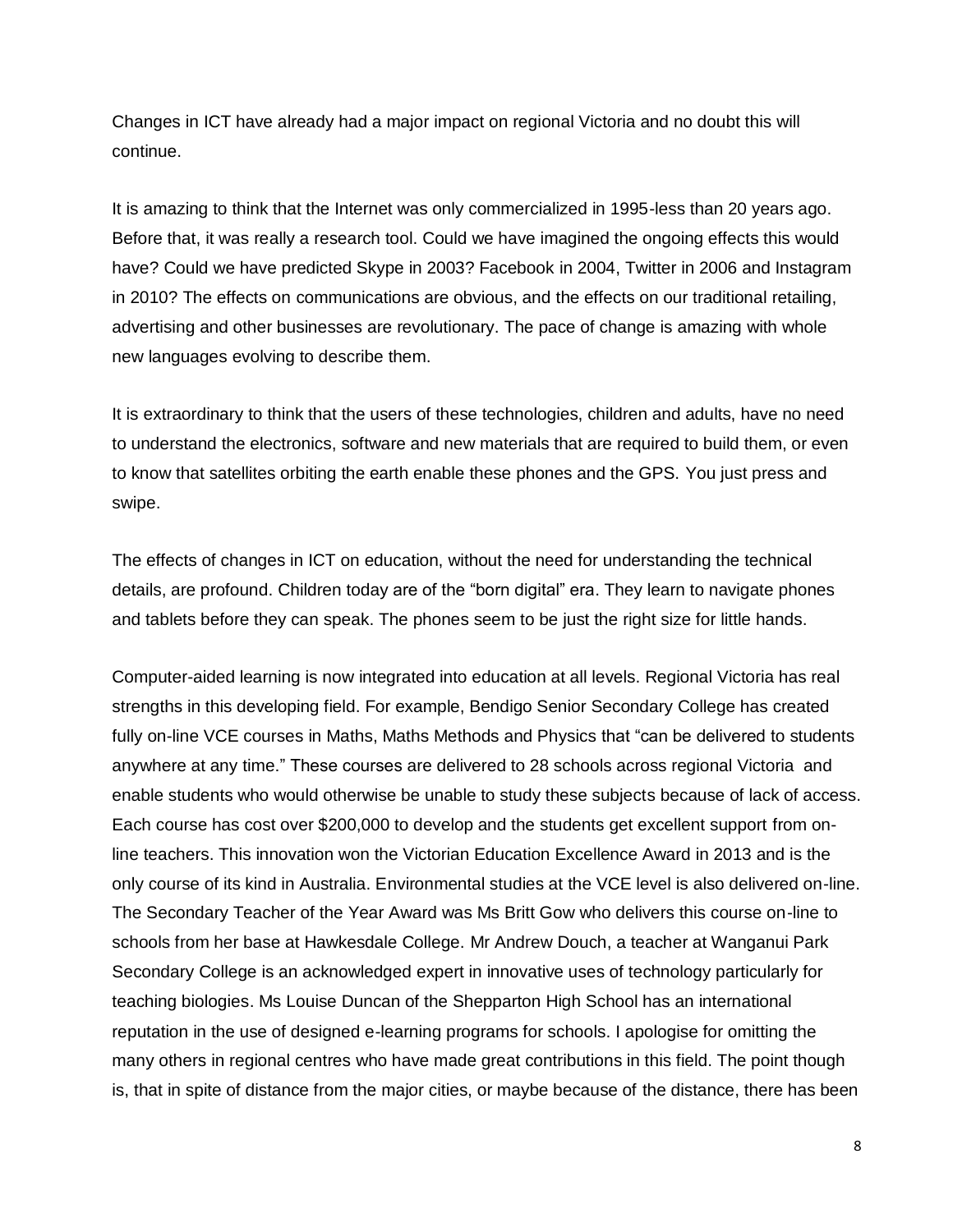exciting and successful innovation by talented and committed members of the regional communities. However, there is a way to go. As of last year, students in the sciences and maths based in rural Victoria did not perform as well as their metropolitan Melbourne counterparts. One measure is the percentage of students achieving a study score of 40 or above. Across the sciences and maths, about 10% of students in metropolitan Melbourne were in this group while only about 5% of students from rural Victoria were in this top group. We see a similar relatively low level of achievement compared with metropolitan students in the NAPLAN results for primary school.<sup>5</sup> We could ask why? If we break the figures down a bit further, our rural students on average do about as well as the students in our lower SES metropolitan regions. Presumably both these cohorts could have an improved performance with careful nurturing. The access to more online teaching may well have an impact.

The on-line courses also affect the cost of teaching. For example, in the US, traditional school models have an average per pupil expenditure of \$10,000, a fully on-line model is \$6,400, and a combination or "blended" learning model is \$8,900.<sup>6</sup> So the drivers for further development of these courses will include financial considerations as well as access, which was perhaps the primary motivation for regional Victorian courses.

At the University level, we are also seeing rapid change. Several of LaTrobe's most successful courses, such as Teacher education at Shepparton and Wodonga are predominantly through on line and interactive media based technology. LaTrobe University is also working on a project with Charles LaTrobe College and INTEL called "Classroom of the future" to understand the impacts of these new modes of learning on outcomes.

The MOOCs, Massive Open On-line Courses, are another vehicle. In 2012, Stanford University launched three MOOCs each with enrolments of over 100,000. Since then, there has been a proliferation of these courses. It is still not clear how successful these will be in the long run, to what extent they will replace traditional University campus learning, or how they will be monetized. At present it seems most likely that these forms of teaching will merge with traditional face-to-face teaching. At La Trobe University, we have very successful iTunes U offerings in children's literature, physics, sports economics and ancient history with over 325,000 subscribers. The 'Ancient Rome' course has proved immensely popular with over 100,000 students.

 $\overline{\phantom{a}}$ 

 $5$ VCAA data 2012.

<sup>6</sup> Battaglino, Halderman and Laurans 2011 The Costs of Online Learning. The Thomas Fordham Institute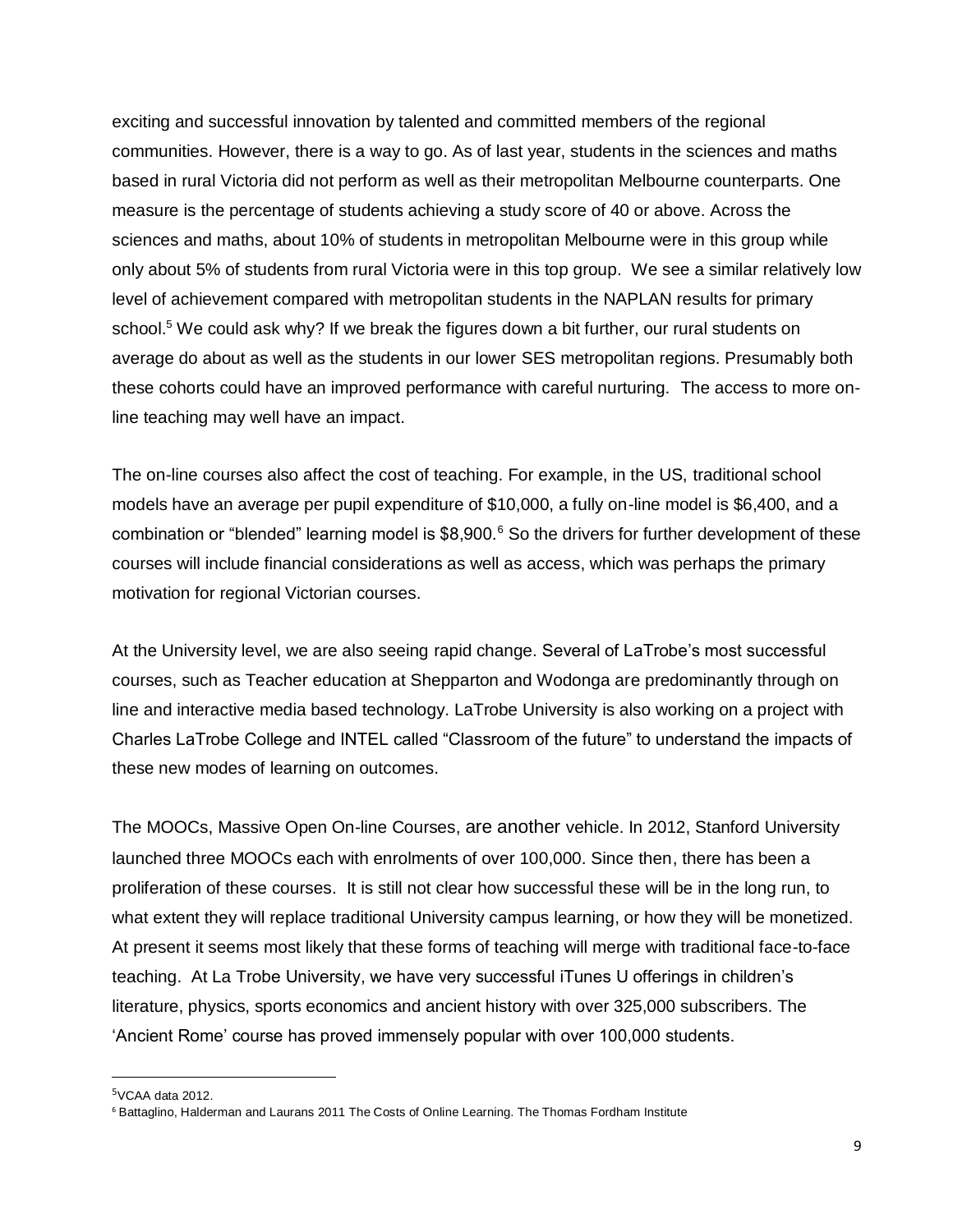It has been said that students go to University for the three M's, Mind, Money and Marriage. For their mind, a combination of MOOCs and inspiration from accomplished teachers, for money, a sound set of intellectual and practical skills, and for marriage, well I guess many people do it online these days, but the tried and true methods are still required. Campus life experience will probably still be a valued part of the transition from school to workplace for many young people

La Trobe has campuses at Bendigo, Shepparton, Albury and Mildura. In each city, the University community is a major employer; Our staff and students live in the community and contribute to the life of the town. This table shows the total numbers of staff and students that La Trobe University brings to each of our regions:

|                | <b>Total Staff - full</b><br>time/casual | <b>Students</b> | <b>TOTAL</b> |
|----------------|------------------------------------------|-----------------|--------------|
| Albury-Wodonga | 226                                      | 818             | 1044         |
| Bendigo        | 1011                                     | 4880            | 5891         |
| Mildura        | 135                                      | 438             | 573          |
| Shepparton     | 70                                       | 502             | 572          |

More than mere numbers and the economic activity that comes with that, we offer tertiary education to students close to their homes. Our experience is that many of the students such as those trained to be teachers and health professionals, find work in the regions. We are planning to expand our offering to train rural medical practitioners. We have a proposal jointly with Charles Sturt University to teach medical students, the majority of whom will come from rural secondary schools, into a course which is tailored to the needs of these communities. At present, the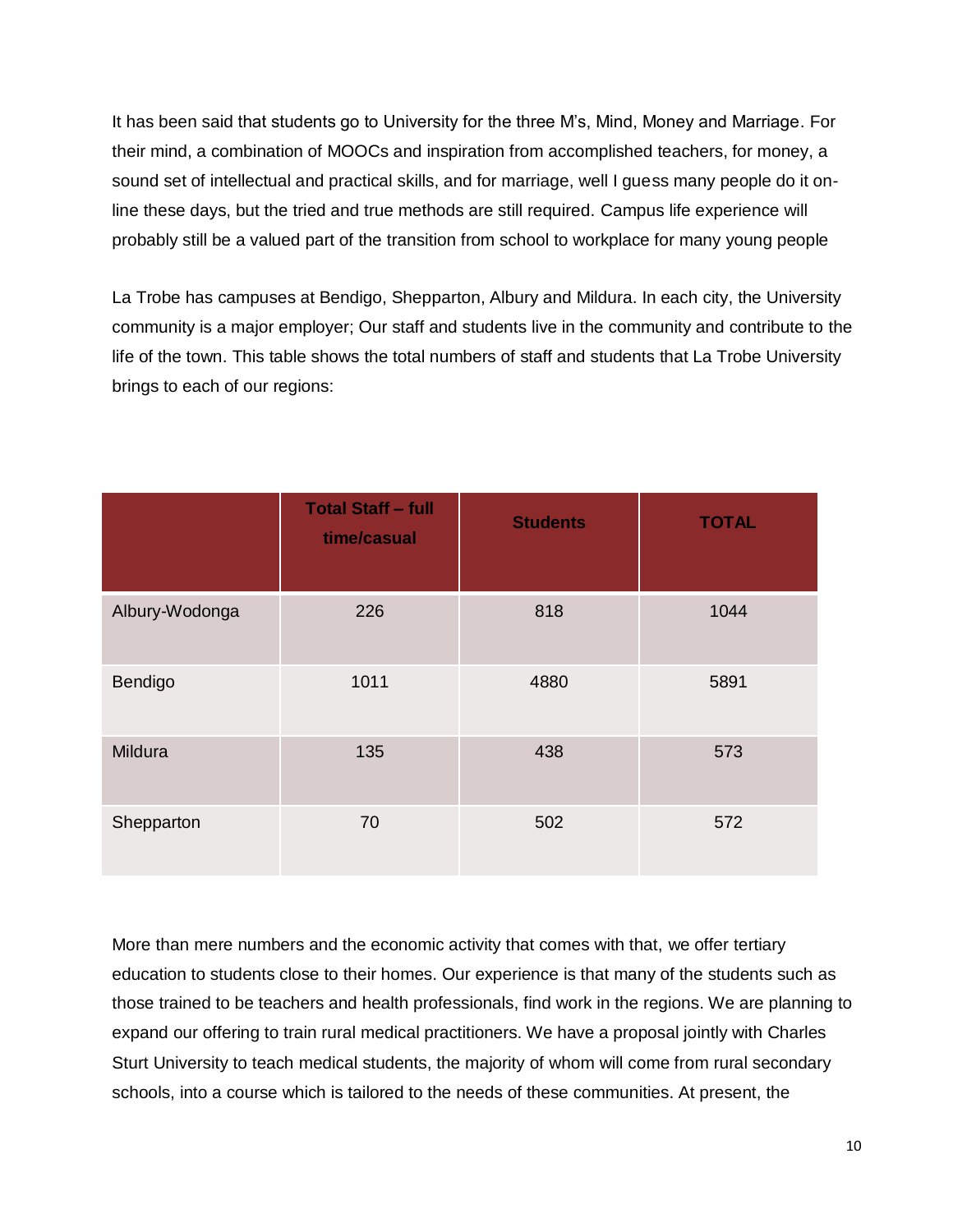communities rely to a large extent on doctors recruited from other countries. This is not sustainable in the long run and many would say is morally questionable. We are hoping that the incoming government will commit to funding this proposal. This would complete the health faculty courses which we currently offer of dentistry, pharmacy, physiotherapy, occupational therapy, paramedical training and nursing at Bendigo. The students would do their clinical training in hospitals across rural Victoria and NSW.

Agriculture and food are key industries for the regions. La Trobe has major new infrastructure and initiatives in these fields. We opened our \$380million AgriBio facility this year and La Trobe, together with RMIT, will host the Food Industry Innovation Precinct for Victoria at the La Trobe University R&D Park. Access to and connections with these facilities will be very important for regional Victoria. This will enable regional Victoria to keep abreast of newly emerging trends and also to bring issues requiring research to these facilities.

Then there are the really big challenges facing the world which do have implications for regional Victoria. These are the population/food relationship and the energy/climate/water relationship.

During my lifetime global population has gone from 2 billion to about 6.8 billion. It is anticipated that the population may flatten off at about 9-10 billion. This growth is not uniform. In Western nations the growth is minimal or negative and we have an ageing population. The population is relatively young and growing rapidly in India, parts of Africa and South America. These changes in population and the emergence of middle class in India and China is accompanied with a demand for energy and a demand for a higher protein based diet. Humanity now consumes 1.5 times the output of the earth's renewable resources. This is clearly unsustainable. Since 1970 we have lost about 30% of our known flora and fauna species and the effects on the freshwater biome is even worse. This loss of biodiversity is due to human activity, destruction of the forests, pollution of the waterways and the atmosphere, and so on. Economic growth must be decoupled from destruction of our natural world. However, so far, all efforts to adjust our social and economic systems to live within the earth's biophysical limits have failed<sup>7</sup>.

Regional Australia is largely sheltered from the immediate effects of these global changes except that it cannot escape changes in climate. The regions will need to adapt to changes in such things as changes in weather patterns, water availability, crop suitability, insect populations and so on.

 $\overline{a}$ 

<sup>7</sup> ATSE Sustainable Water Management, Number 172, June 2012